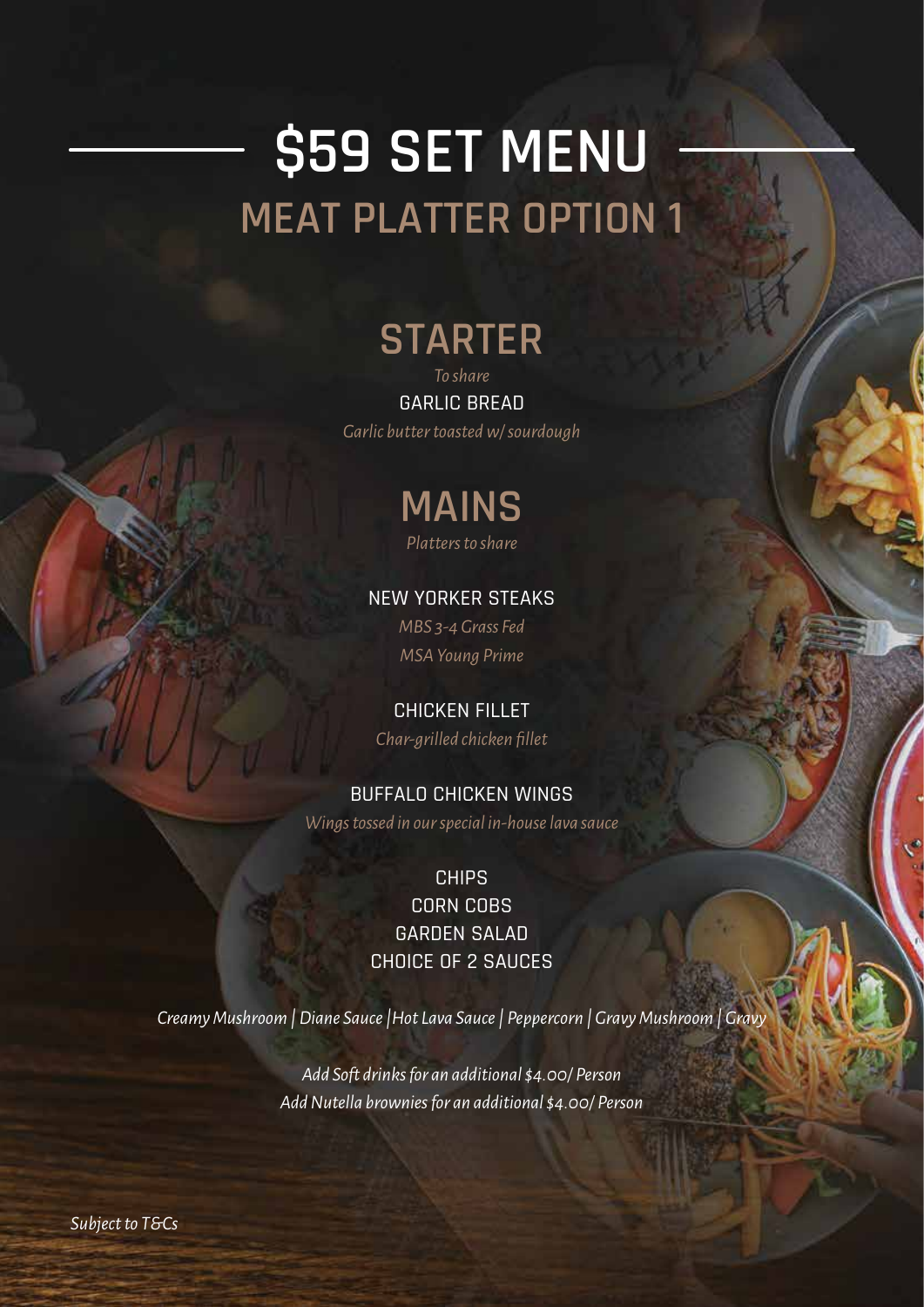# **\$59 SET MENU RIBS N WINGS PLATTER – OPTION 2**

### **STARTER**

*To share* GARLIC BREAD *Garlic butter toasted w/ sourdough*



#### BEEF SHORT RIBS

*MBS 4+ Grass Fed Slow cooked for 12 hours, Basted with our special rib sauce*

#### BUFFALO CHICKEN WINGS

*Wings tossed in our special in-house hot lava sauce* 

CHIPS ONION RINGS GARDEN SALAD

*Add Soft drinks for an additional \$4.00/ Person Add Nutella brownies for an additional \$4.00/ Person*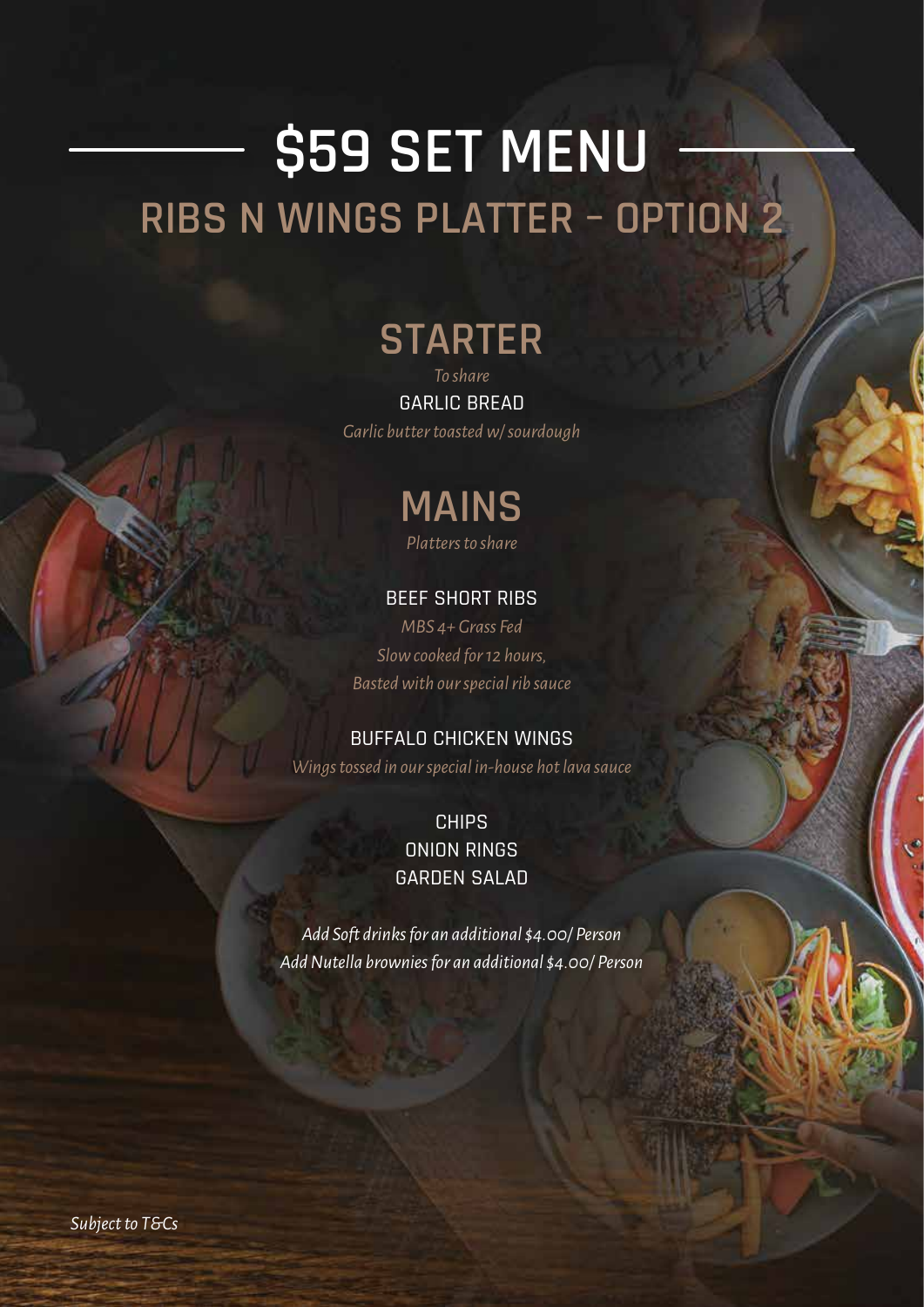# **\$59 SET MENU SEAFOOD PLATTER – OPTION 3**

## **STARTER**

*To share* GARLIC BREAD *Garlic butter toasted w/ sourdough*

### **MAINS** *Platters to share*

ATLANTIC SALMON SALT & PEPPER SQUID CRUMBED CALAMARI RINGS GARLIC PRAWNS MARINATED OCTOPUS **SCALLOPS** 

> **CHIPS** ONION RINGS GARDEN SALAD TARTARE SAUCE

*Add Soft drinks for an additional \$4.00/ Person Add Nutella brownies for an additional \$4.00/ Person*